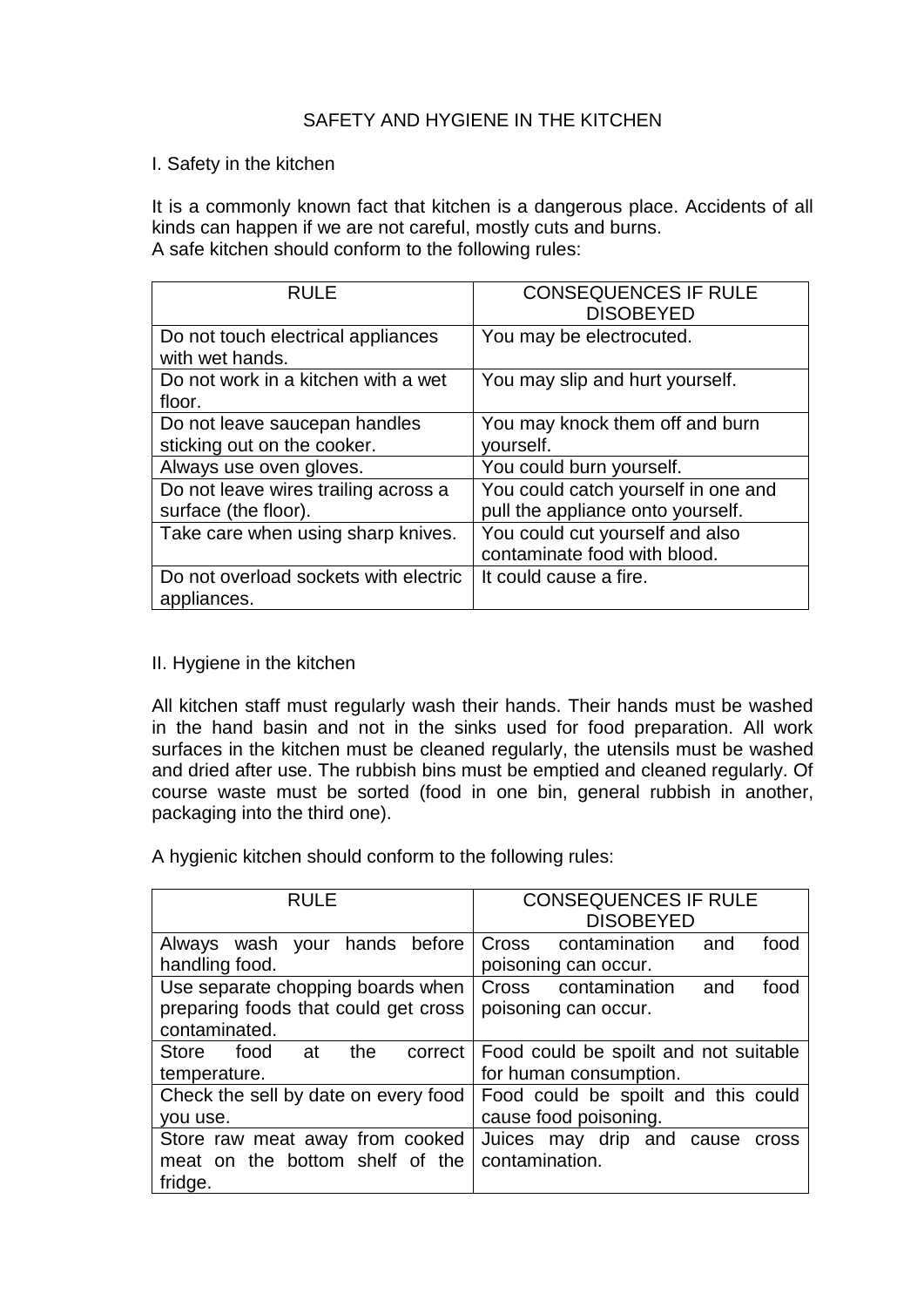| equipment.                                                    | Throw out old and out of date It may contain hidden bacteria to<br>contaminate food and cause food<br>poisoning. |  |
|---------------------------------------------------------------|------------------------------------------------------------------------------------------------------------------|--|
|                                                               | Wash tea towels and dish cloths They could transfer bacteria onto                                                |  |
| regularly.                                                    | clean appliances.                                                                                                |  |
| Wash your hands after touching high   Cross contamination and | food                                                                                                             |  |
| fisk foods such as eggs and meat.                             | poisoning can occur.                                                                                             |  |

## III. Food spoilage

| Yeast                                                                         | <b>Bacteria</b>                                                                      | <b>Moulds</b>                                                           |
|-------------------------------------------------------------------------------|--------------------------------------------------------------------------------------|-------------------------------------------------------------------------|
| Yeast are microscopic<br>fungi which reproduce<br>by budding.                 | Bacteria are single<br>celled organisms which<br>are widely found in soil            | Moulds are a form of<br>fungi.                                          |
|                                                                               | and air.                                                                             |                                                                         |
| Yeast grow on sugar<br>and produce carbon<br>dioxide.                         | Some bacteria are<br>useful, but others<br>cause food spoilage<br>and are poisonous. | Moulds are carried on<br>wind and settle on food.                       |
| Yeast can attack sugary<br>foods such as fruit and<br>jam and cause spoilage. |                                                                                      | They grow on the<br>surfaces of food such as<br>bread, meat and cheese. |
| Yeast is used usefully to<br>make alcohol.                                    | Useful bacteria are<br>used to make yoghurt<br>and cheese.                           |                                                                         |

# EXERCISES

\_\_\_\_\_\_\_\_\_\_\_\_\_\_\_\_\_\_, \_\_\_\_\_\_\_\_\_\_\_\_\_\_\_\_\_\_\_, \_\_\_\_\_\_\_\_\_\_\_\_\_\_\_\_\_

- 1. How can you contaminate food?
	- a) by \_\_\_\_\_\_\_\_\_\_\_\_\_\_\_\_\_\_\_\_\_\_
	- b) by \_\_\_\_\_\_\_\_\_\_\_\_\_\_\_\_\_\_\_\_\_\_
	- c) by \_\_\_\_\_\_\_\_\_\_\_\_\_\_\_\_\_\_\_\_\_\_
	- d) by \_\_\_\_\_\_\_\_\_\_\_\_\_\_\_\_\_\_\_\_\_\_
	- e) by \_\_\_\_\_\_\_\_\_\_\_\_\_\_\_\_\_\_\_\_\_\_
	- f) by \_\_\_\_\_\_\_\_\_\_\_\_\_\_\_\_\_\_\_\_\_\_
	- g) by \_\_\_\_\_\_\_\_\_\_\_\_\_\_\_\_\_\_\_\_\_\_
	- h) by \_\_\_\_\_\_\_\_\_\_\_\_\_\_\_\_\_\_\_\_\_\_
- 2. Which organisms cause food spoilage?